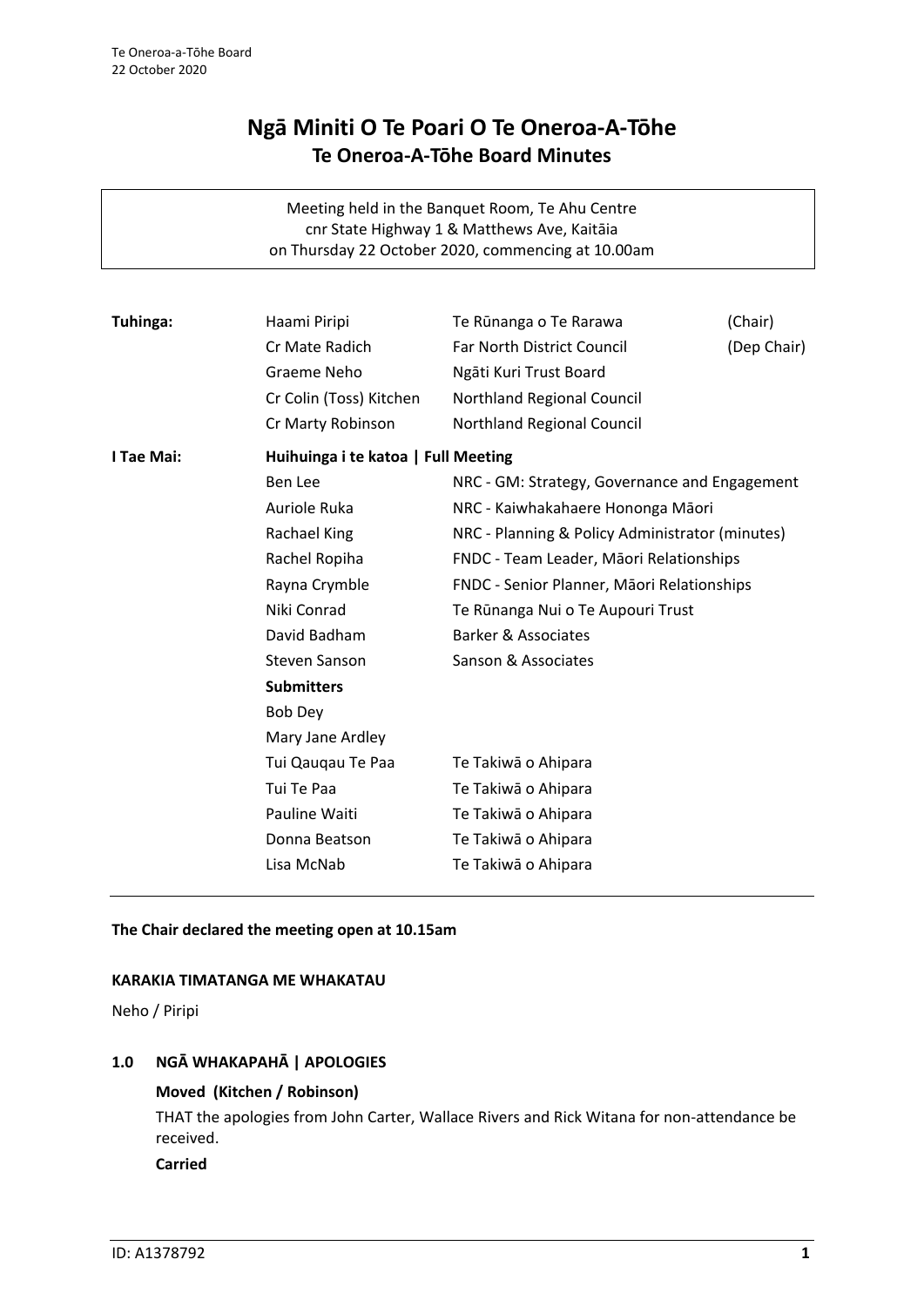#### **2.0 NGĀ WHAKAPUAKANGA | DECLARATIONS OF CONFLICTS OF INTEREST**

It was advised that members should make declarations item-by-item as the meeting progressed.

#### **3.0 WHAKĀE NGĀ MINITI | CONFIRMATION OF MINUTES**

- **3.1 Confirmation of Minutes**
	- **ID: A1357026**

#### **Report from Rachael King, Board Secretary**

#### **Moved (Radich / Neho)**

THAT the minutes of the Te Oneroa-a-Tōhe Board meeting held on 21 August 2020 be confirmed as a true and correct record.

**Carried**

#### **4.0 NGĀ RIMITI | ITEMS**

**4.1 Financial Report**

**ID: A1373415**

#### **Report from Rachael King, Board Secretary**

#### **Moved (Radich / Robinson)**

THAT the 'Financial Report' by Rachael King, Board Secretary and dated 9 October 2020, be received.

**Carried**

## **4.2 Te Rautaki o Te Oneroa-a-Tōhe | Draft Te Oneroa-a-Tōhe Beach Management Plan submission hearing**

#### **ID: A1374005**

#### **Report from Sheila Taylor, Kaiārahi Kaupapa Māori**

- 1. THAT the report 'Te Rautaki o Te Oneroa-a-Tōhe | Draft Te Oneroa-a-Tōhe Beach Management Plan - submission hearing' by Sheila Taylor, Kaiārahi Kaupapa Māori and dated 12 October 2020, be received.
- 2. THAT the submissions relating to Te Rautaki o Te Oneroa-a- Tōhe and concurrent consultations be received, and where appropriate, heard.
- 3. THAT any submissions identified as being received after the close of the submission period (prior to the closure of this meeting) be accepted and considered.

#### **The following people spoke to their submissions:**

- a) Bob Dey
- b) Mary Jane Ardley
- c) Sarah Fountain
- d) Tui Qauqau Te Paa
- e) Tui Te Paa
- f) Pauline Waiti
- g) Donna Beatson